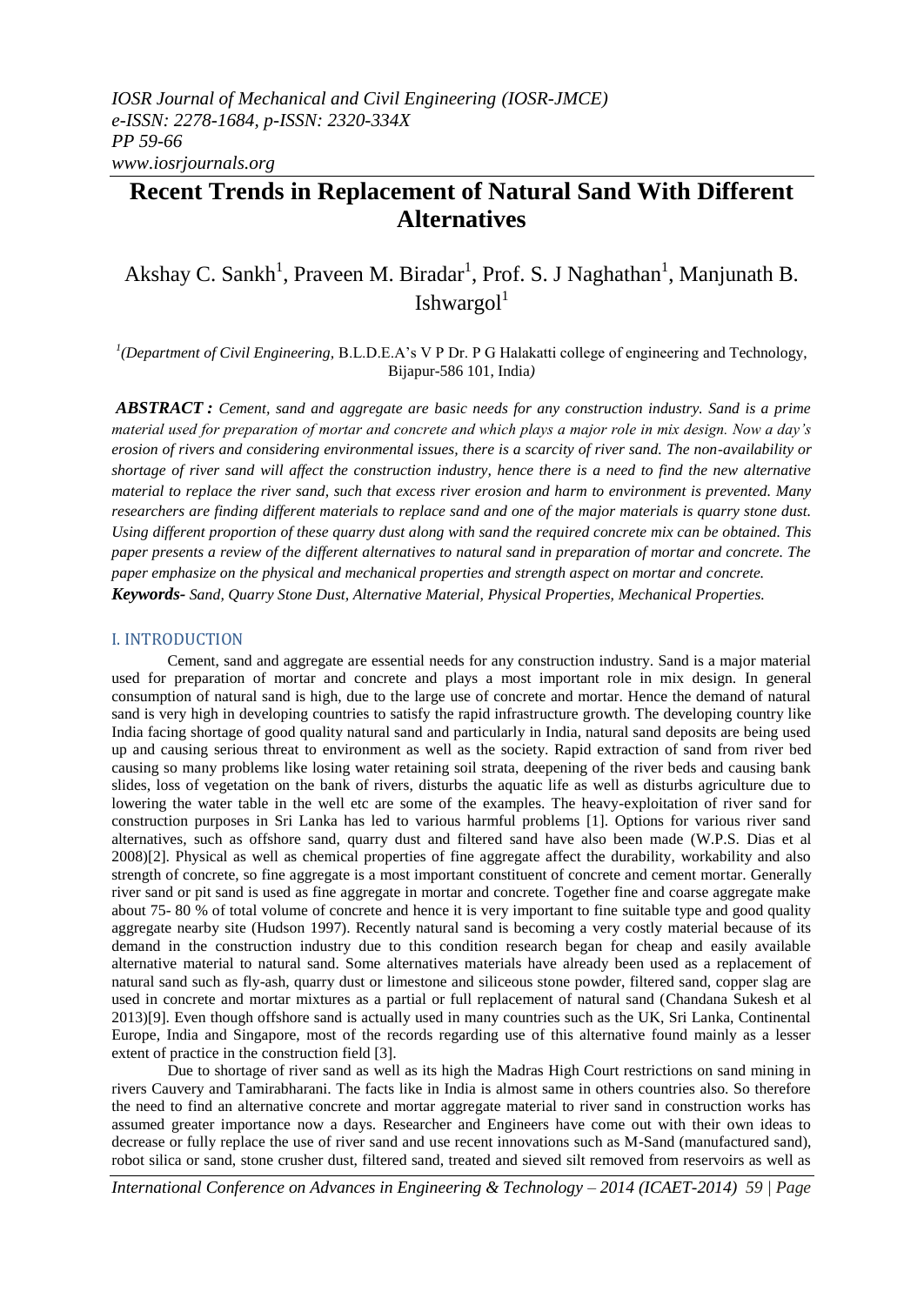#### *www.iosrjournals.org*

dams besides sand from other water bodies [4]. On the other hand, lack in required quality is the major limitation in some of the above materials. Now a day's sustainable infrastructural growth requires the alternative material that should satisfy technical requisites of fine aggregate as well as it should be available locally with large amount.

#### **II. DIFFERENT ALTERNATIVES MATERIALS TO RIVER SAND**

The world is resting over a landfill of waste hazardous materials which may substitutes for natural sand. Irrespective of position, location, scale, type of any structure, concrete is the base for the construction activity. In fact, concrete is the second largest consumable material after water, with nearly three tonnes used annually for each person on the earth. India consumes an estimated 450 million cubic meter of concrete annually and which approximately comes to 1 tonne per Indian. We still have a long way to go by global consumption levels but do we have enough sand to make concrete and mortar? Value of construction industry grew at staggering rate of 15 % annually even in the economic slowdown and has contributed to 7-8 % of the country's GDP (at current prices) for the past eight years. Thus, it is becoming increasingly discomforting for people like common people who talk about greening the industry to have no practical answer to this very critical question. In fact we have been sitting over a landfill of possible substitutes for sand. Industrial waste and by-products from almost all industry, which have been raising hazardous problems both for the environment, agricultural and human health can have major use in construction activity which may be useful for not only from the economy point of view but also to preserve the environment as well. Some of the researchers did the work to find the alternatives for natural sand and they concluded about different industrial waste and their ability to replace the much sought after natural river bed sand.

#### **2.1 Copper Slag-**

At present about 33 million tonnes of copper slag is generating annually worldwide among that India contributing 6 to 6.5 million tonnes. 50 % copper slag can be used as replacement of natural sand in to obtain mortar and concrete with required performance, strength and durability. (Khalifa S. Al-Jabri et al 2011). In India a study has been carried out by the Central Road Research Institute (CRRI) shown that copper slag may be used as a partial replacement for river sand as fine aggregate in concrete up to 50 % in pavement concrete without any loss of compressive and flexural strength and such concretes shown about 20 % higher strength than that of conventional cement concrete of the same grade [5].

#### **2.2 Granulated Blast Furnace Slag**

According to the report of the Working Group on Cement Industry for the 12th five year plan, around 10 million tonnes blast furnace slag is currently being generated in the country from iron and steel industry. The compressive strength of cement mortar increases as the replacement level of granulated blast furnace slag (GBFS) increases. He further concludes that from the test results it is clear that GBFS sand can be used as an alternative to natural sand from the point of view of strength. Use of GBFS up to 75 per cent can be recommended (M C Nataraja 2013)[6].

A mix of copper slag and ferrous slag can yield higher compressive strength of 46.18MPa (100 per cent replacement of sand) while corresponding strength for normal concrete was just 30.23MPa. Though she warns that with higher levels of replacements (100 per cent) there might be some bleeding issues and, therefore, she recommended that up to 80 per cent copper slag and ferrous slag can be used as replacement of sand (Meenakshi Sudarvizhi 2011)[7].

#### **2.3 Washed Bottom Ash (WBA)**

Currently India is producing in over 100 million tons of coal ash. From which total ash produced in any thermal power plant isapprox 15 –20 per cent of bottom ash and the rest is fly ash. Fly ash has found many users but bottom ash still continues to pollute the environment with unsafe disposal mechanism on offer.The mechanical properties of special concrete made with 30 per cent replacement of natural sand with washed bottom ash by weight has an optimum usage in concrete in order to get a required strength and good strength development pattern over the increment ages [\(MohdSyahrulHisyam 2010\)](http://penerbit.uthm.edu.my/ojs/index.php/IJSCET/article/viewFile/64/20)[8].

*International Conference on Advances in Engineering & Technology – 2014 (ICAET-2014) 60 | Page*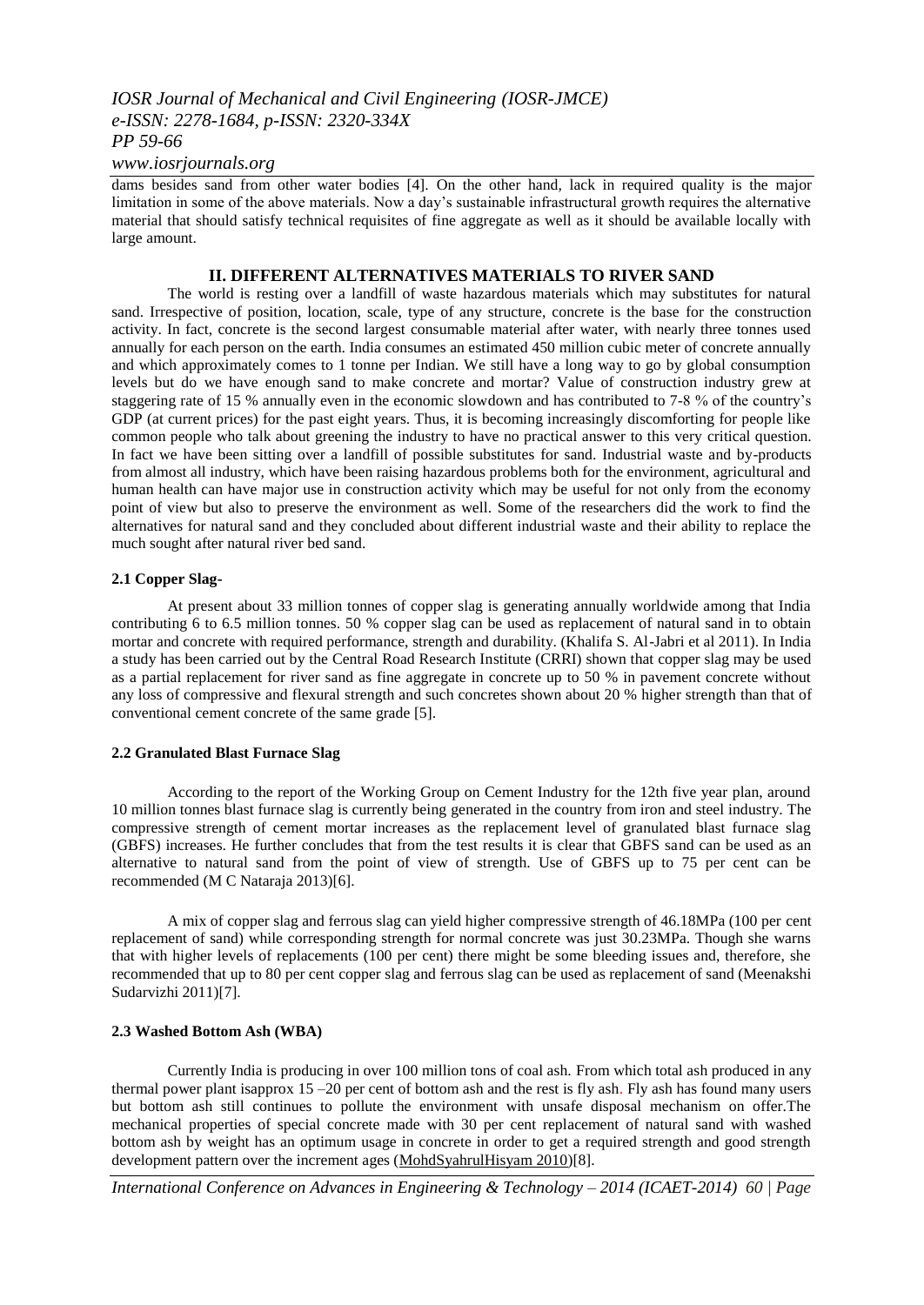#### **2.4 Quarry Dust**

About 20 to 25 per cent of the total production in each crusher unit is left out as the waste materialquarry dust. The ideal percentage of the replacement of sand with the quarry dust is 55 per cent to 75 per cent in case of compressive strength. He further says that if combined with fly ash (another industrial waste), 100 per cent replacement of sand can be achieved. The use of fly ash in concrete is desirable because of benefits such as useful disposal of a byproduct, increased workability, reduction of cement consumption, increased sulfate resistance, increased resistance to alkali-silica reaction and decreased permeability. However, the use of fly ash leads to a reduction in early strength of concrete. Therefore, the concurrent use of quarry dust and fly ash in concrete will lead to the benefits of using such materials being added and some of the undesirable effects being negated (Chandana Sukesh 2013)[9].

#### **2.5 Foundry sand**

India ranks fourth in terms of total foundry production (7.8 million tonnes) according to the 42nd Census of World Casting Production of 2007. Foundry sand which is very high in silica is regularly discarded by the metal industry. Currently, there is no mechanism for its disposal, but international studies say that up to 50 per cent foundry sand can be utilized for economical and sustainable development of concrete (Vipul D. Prajapati 2013)[10].

#### **2.6 Construction and Demolition waste**

There is no documented quantification of amount of construction and demolition (C&D) waste being generated in India. Municipal Corporation of Delhi says it is collecting 4,000 tonnes of C&D waste daily from the city which amounts to almost 1.5 million tonnes of waste annually in the city of Delhi alone. Even if we discount all the waste which is illegally dump around the city, 1.5 million of C&D waste if recycled can significantly substitute demand for natural sand by Delhi.

Recycled sand and aggregate from C&D waste is said to have 10-15 per cent lesser strength then normal concrete and can be safely used in non-structural applications like flooring and filling. Delhi already has a recycling unit in place and plans to open more to handle its disposal problem. Construction and demolition waste generated by the construction industry and which posed an environmental challenge can only be minimized by the reuse and recycling of the waste it generates (Akaninyene A. Umoh 2012) [11].

#### **2.7 Spent Fire Bricks (SFB):**

An experimental investigation on strength and durability was undertaken to use "Spent Fire Bricks" (SFB) (i.e. waste material from foundry bed and walls; and lining of chimney which is adopted in many industries) for partial replacement of fine aggregate in concrete (S. Keerthinarayana and R. Srinivasan 2010)[12].

#### **2.8 Sheet Glass Powder (SGP)**

Natural sand was partially replaced (10%, 20%, 30%, 40% and 50%) with SGP. Compressive strength, Tensile strength (cubes and cylinders) and Flexural strength up to 180 days of age were compared with those of concrete made with natural fine aggregates Attempts have been made for a long time to use waste glasses as an aggregate in concrete, but it seems that the concrete with waste glasses always cracks .Very limited work has been conducted for the use of ground glass as a concrete replacement. (M. Mageswari and Dr. B.Vidivelli 2010) [13].

#### **III. PHYSICAL AND MECHANICAL PROPERTIES DIFFERENT ALTERNATIVES**

#### **3.1 Copper slag:**

The slag is black glassy particle and granular materials in nature and has a similar particle size range like sand. The specific gravity of the slag is 3.91. The bulk density of granulated copper slag varies from 1.9 to 2.15 kg/m3 which is almost similar to bulk density of convectional fine aggregate. The hardness of the slag lies

*International Conference on Advances in Engineering & Technology – 2014 (ICAET-2014) 61 | Page*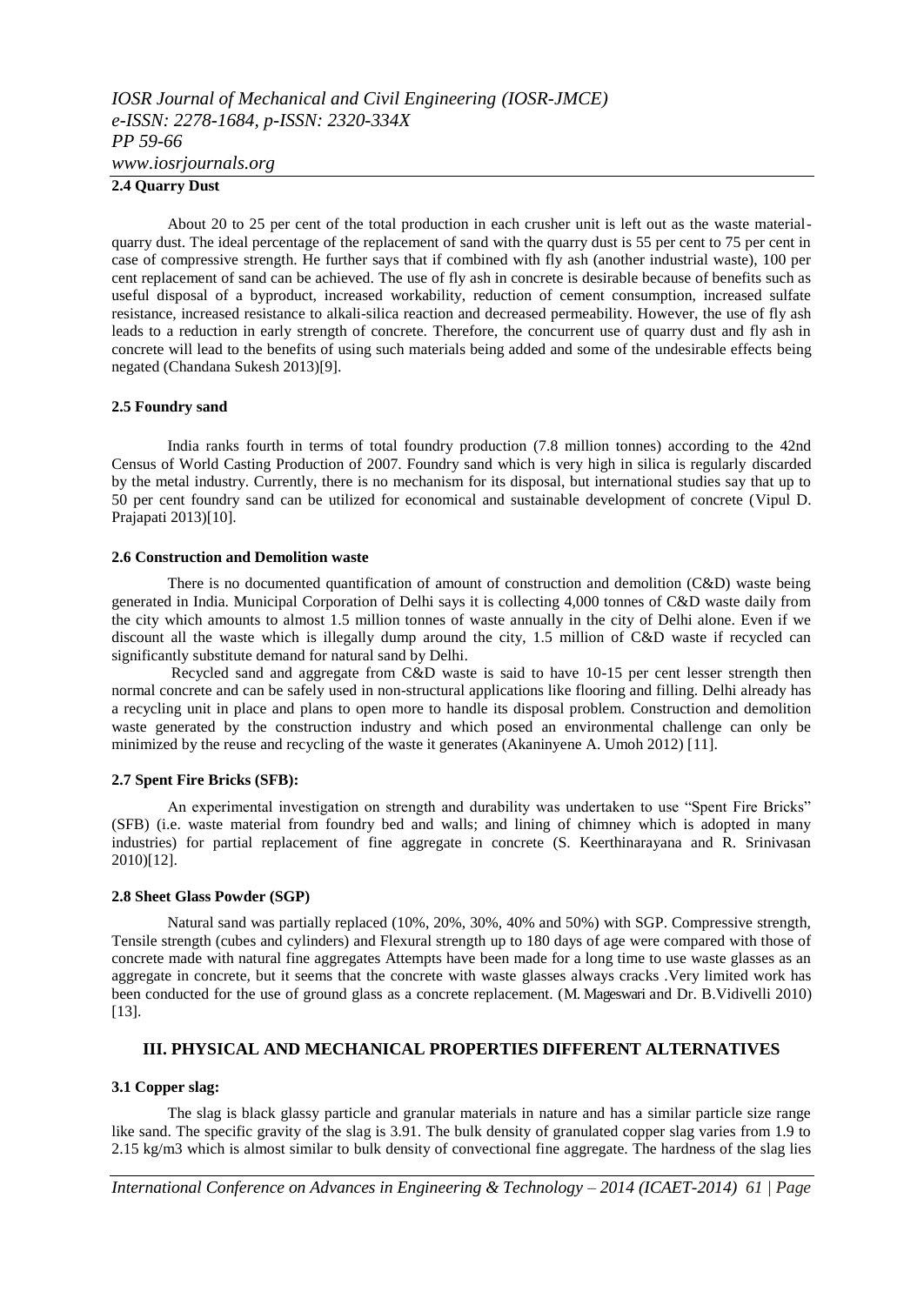*www.iosrjournals.org*

between 6 and 7 in Mohr scale. This is almost equal to the hardness of gypsum. The pH of aqueous solution of aqueous extract as per IS 11127 varies from 6.6 to 7.2. The free moisture content present in slag was found to be less than 0.5%.The presence of silica in slag is about 26% which is desirable because it is one of the constituents of the natural fine aggregate used in normal concreting operations. The fineness of copper slag was calculated as125  $\text{m}^2$ /kg. Table 1 shows the fineness tests on copper slag.

| Sieve size | Weight       | Cumulative weight | Slag         | Slag passing % |
|------------|--------------|-------------------|--------------|----------------|
| In $(mm)$  | retained(b)g | retained $(g)$    | retained(n)g | of soil        |
| 4.75mm     |              | 0.4               | 0.4          | 99.6           |
| $2.36$ mm  |              |                   | 2.1          | 97.9           |
| $1.18$ mm  | 225          | 22.5              | 24.6         | 75.4           |
| 600 micron | 433          | 43.3              | 67.9         | 32.1           |
| 300 micron | 281          | 28.1              | 96           |                |
| 150micron  | 37           | 3.7               | 99.7         | 0.3            |
| 75micron   |              | 0.3               | 100          |                |
| Pan        |              |                   | 100          |                |

**Table 1- Fineness test on copper slag [5].**

The test results of concrete were obtained by adding copper slag to sand in various percentages ranging from 0%, 20%. 40%, 60%, 80% and 100%. All specimens were cured for 28 days before compression strength test, splitting tensile test and flexural strength. The highest compressive strength obtained was 35.11MPa (for 40% replacement) and the corresponding strength for control mix was 30MPa. This results of the research paper showed that the possibility of using copper slag as fine aggregate in concrete. The results showed the effect of copper slag on RCC concrete elements has a considerable amount of increase in the compressive, split tensile, flexural strength characteristics and energy absorption characteristics [5].

#### **3.2 Granulated Blast Furnace Slag:**

The granulated blast furnace slag (GBFS) is glassy particle and granular materials in nature and has a similar particle size range like sand. The specific gravity of the slag is 2.63. The bulk density of granulated slag varies from 1430 kg/m3 which were almost similar to bulk density of convectional fine aggregate. The water absorption of slag was found to be less than 2.56 %.The presence of silica in slag is about 26% which is desirable since it is one of the constituents of the natural fine aggregate used in normal concreting operations. The fineness of slag was 2.37.

Investigation was carried out on cement mortar mix 1:3 and GBFS at 0, 25, 50, 75 and 100% replacement to natural sand for constant w/c ratio of 0.5 is considered. The work is extended to 100% replacements of natural sand with GBFS for w/c ratios of 0.4 and 0.6. The flow characteristics of the various mixes and their compressive strengths at various ages are studied. From this study it is observed that GBFS could be utilized partially as alternative construction material for natural sand in mortar applications. Reduction in workability expressed as flow can be compensated by adding suitable percentage of super plasticizer [6].

The strength characteristics of conventional concrete and slag concrete such as compressive strength, tensile strength were found. Six series of concrete mixtures were prepared with different proportions of CS and FS ranging from 0% to 100%. The test results of concrete were obtained by adding of Copper Slag (CS) and Ferrous Slag (FS) to sand in various percentages ranging from 0%, 20%. 40%, 60%, 80% and 100%. All specimens were cured for 7, 28, 60 & 90 days before compression strength test and splitting tensile test. The results indicate that workability increases with increase in CS and FS percentage. The highest compressive strength obtained was 46MPa (for 100% replacement) and the corresponding strength for control mix was 30MPa. The integrated approach of working on safe disposal and utilization can lead to advantageous effects on the ecology and environmental also. It has been observed that upto 80% replacement, CS and FS can be effectively used as replacement for fine aggregate. Further research work is needed to explore the effect of CS+FS as fine aggregates on the durability properties of concrete [7].

#### **3.3 Washed Bottom Ash (WBA):**

The fineness modulus is the summation of the cumulative percentage retained on the sieve standard series of 150, 300 and 600 μm, 1.18, 2.36, 5.0 mm up to the larger sieve size used. The calculated fineness

*International Conference on Advances in Engineering & Technology – 2014 (ICAET-2014) 62 | Page*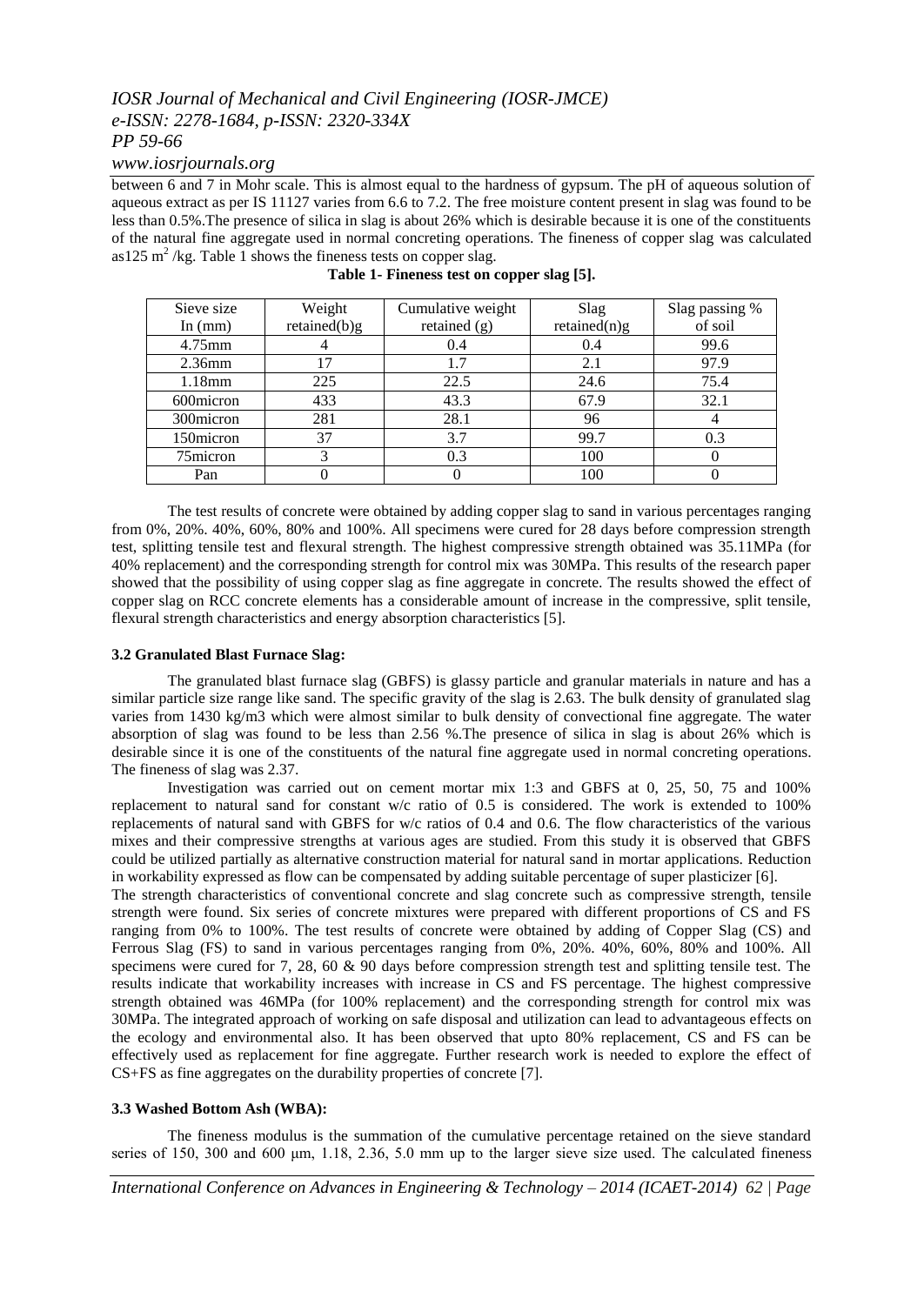#### *www.iosrjournals.org*

modulus of bottom ash was 3.65 which is more than 3.5 and is considered to be very coarse. For categorization given in BS 822:1992 based on percentage passing the 600μm sieve between 55% to100% would defined it as fine sand. While WBA has percentage passing 600 μm of 58.99%. Therefore, the WBA is considered as fine sand (Alexander & Mindess, 2005)[16].

Different concrete mixes with constant water to cement ratio of 0.55 were prepared with WBA in different proportions as well as one control mixed proportion. The mechanical properties of special concrete with 30% WBA replacement by weight of natural sand is found to be an optimum usage in concrete in order to get a favorable strength and good strength development pattern over the increment ages [8].

#### **3.4 Quarry Dust**:

The results (Table 2) show that there is an increase in the compressive strength of the concrete which the increment is about 55% to 75% depending on the replacement if the sand with the quarry dust, for the 100% replacement of the sand the compressive strength is depending on the quarry dust location from where the quarry dust was taken. The workability of the concrete is decreasing when the replacement percentage of the quarry dust is increasing gradually, so as to increase the workability small quantity of the fly-ash is replaced in place of cement to increase the workability. This show that the fly ash and quarry dust replacement showed the desirable results which can suggest the usage of the quarry dust as replacement of sand [9].

| Property                                   | <b>Quarry Dust</b> | Natural<br>Sand | Test method             |
|--------------------------------------------|--------------------|-----------------|-------------------------|
| Specific gravity                           | $2.54 - 2.60$      | 2.60            | IS2386(Part III) - 1963 |
| Bulk density (kg/m3)                       | 1720-1810          | 1460            | IS2386(Part III)-1963   |
| Absorption $(\%)$                          | $1.20 - 1.50$      | N <sub>il</sub> | IS2386(Part III) - 1963 |
| Moisture Content (%)                       | Nil.               | 1.50            | IS2386(Part III)-1963   |
| Fine particles less than $0.075$ mm $(\%)$ | $12 - 15$          | 6               | IS2386(Part III)-1963   |
| Sieve analysis                             | $Zone-II$          | $Zone-II$       | IS 383-1970             |

#### **Table2- Physical properties for the quarry dust [9]**

#### **3.5 Foundry Sand**:

Foundry sand consists primarily of silica sand, coated with a thin film of burnt carbon residual binder and dust.

The fine aggregate has been replaced by used foundry sand accordingly in the range of 0%, 10%, 30% & 50% by weight for M-20 grade concrete. Concrete mixtures were produced, tested and compared in terms of compressive and flexural strength with the conventional concrete. These tests were carried out to evaluate the mechanical properties for 7, 14 and 28 days. This research work is to investigate the behaviour of concrete while replacing used foundry sand in different proportion in concrete. This low cost concrete with good strength is used in rigid pavement for 3000 commercial vehicles per day and Dry Lean Concrete (DLC) 100mm thick for national highway to make it eco-friendly [10].

#### **3.6 Construction and Demolition waste:**

The fine aggregate was replaced with crushed waste sandcrete block (CWSB) in various percentages in the steps of 10 starting from 10% to a maximum of 100%, while 0% represents the control. The properties of the concrete were evaluated at 7, 14 and 28 days curing periods. Results showed (Table 3) that replacing 50% of CWSB aggregate after 28 days curing attained the designed compressive strength as the conventional concrete (i.e., the control). Thus it is concluded that CWSB can be used as a supplementary aggregate material in concrete [11].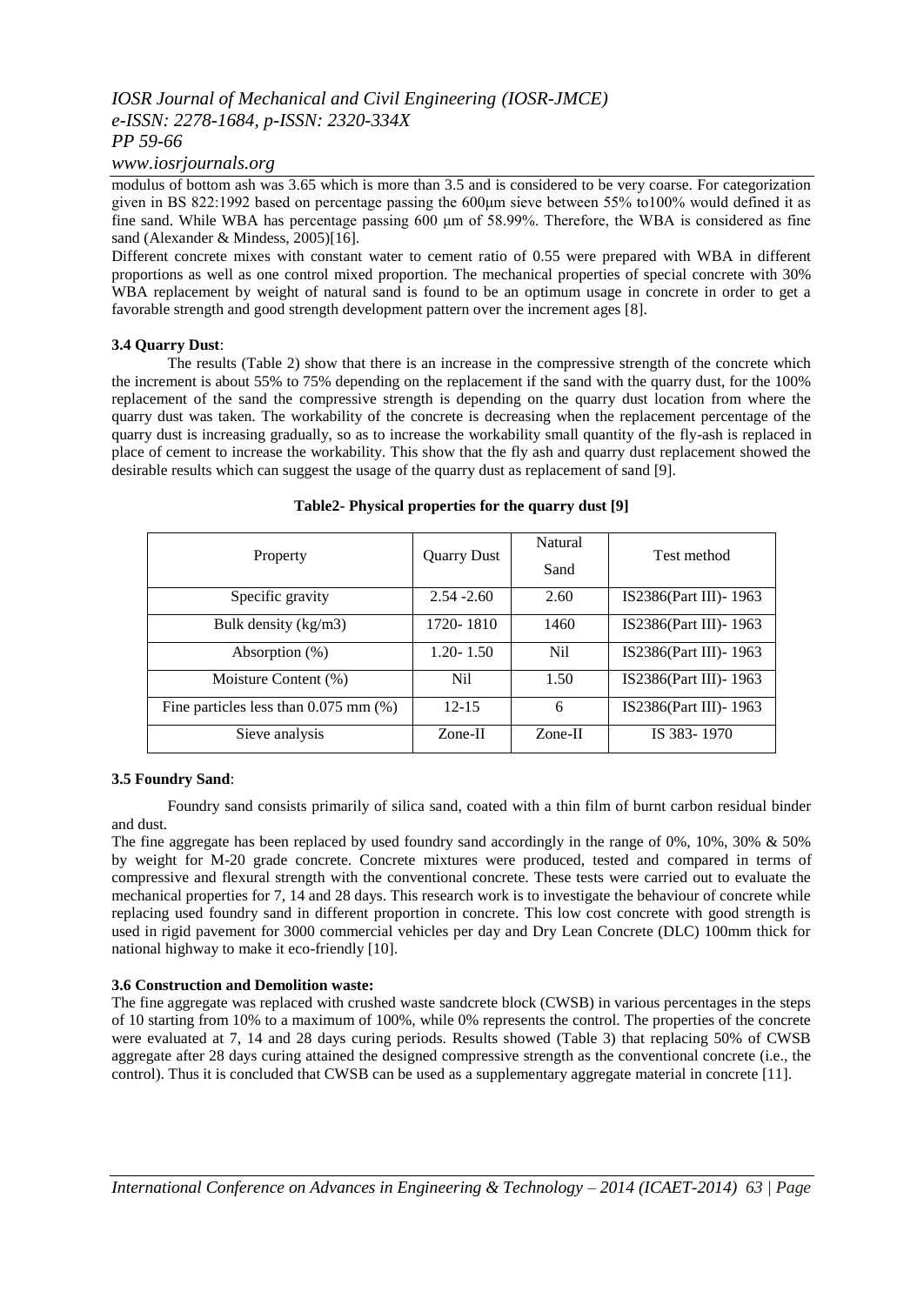*www.iosrjournals.org*

| Sl. No.        | <b>Physical Properties</b>      | Values |
|----------------|---------------------------------|--------|
| 01             | Compacted Bulk density, [kg/m3] | 1564   |
| 02             | Porosity, [%]                   | 11.22  |
| 03             | Specific gravity                | 2.40   |
| 04             | Water absorption (%)            | 28.74  |
| 0 <sub>5</sub> | Silt content $(\% )$            | 5.22   |

**Table 3- Physical Properties of the Construction and Demolition waste [11]**

#### **3.7 Spent Fire Bricks (SFB):**

An experimental investigation of strength and durability was undertaken to use "Spent Fire Bricks" (SFB) (*i.e*. waste material from foundry bed and walls; and lining of chimney which is adopted in many industries) for partial replacement of fine aggregate in concrete. The compressive strength of partial replacement of Crushed Spent Fire Bricks (CSFB) aggregate concrete is marginally higher than that of the river sand aggregate concrete at age of 7 days, 14 days, and 28 days, respectively. The split tensile strength of partial replacement of CSFB aggregate concrete is higher than that of the river sand aggregate at all ages. The modulus of elasticity of partial replacement of CSFB aggregate concrete is marginally higher than that of the river sand aggregate concrete. The partial replacement of GGBS can be used effectively as fine aggregate in place of conventional river sand concrete production [12].

#### **Table 4- Physical Properties of the spent fire bricks [12]**

| Sl. No. | <b>Physical Properties</b>        | Values         |
|---------|-----------------------------------|----------------|
| 01      | Bulk density, [kg/m3]             | 2,000          |
| 02      | Porosity, [%]                     | 25 to 30       |
| 03      | Size tolerance, [%]               | $+2$           |
| 04      | Working temperature, $[°C]$       | 1,300 to 1,400 |
| 05      | Crushing strength (cold), [N/mm2] | 24.5 to 27     |

#### **3.8 Sheet Glass Powder (SGP):**

The SGP is suitable for use in concrete making. The fineness modulus, specific gravity, moisture content, uncompacted bulk density and compacted bulk density at 10% Sheet glass powder (SGP) were found to be 2.25,3.27,2.57%,1510kg/  $m^3$  and 1620kg/ $m^3$ .

The compressive strength of cubes and cylinders of the concrete for all mix increases as the % of SGP increases but decreases as the age of curing increases due to alkali silica reaction. The Tensile strength of cubes and cylinders of the concrete for all mix increases than that of conventional concrete age of curing and decreases as the SGP content increases. The Flexural strength of the beam of concrete for all mix increases with age of curing and decreases as the SGP content increases. 100% replacement of SGP in concrete showed better results than that of conventional concrete at 28 days and 45 days curing but later it started to decrease its strength because of its alkali silica reactions. The density of SGP concrete is more that of conventional concrete. SGP is available in significant quantities as a waste and can be utilized for making concrete. This will go a long way to reduce the quantity of waste in our environment. The optimum replacement level in fine aggregate with SGP is 10% [13].

#### **IV. CONCLUSION**

1. An improvement in the compressive strength, split tensile strength and flexural strength of concrete by addition of copper slag can be seen. The density of concrete increases with replacement of copper slag in concrete. There is increase in the flexural strength of the beam by 21% to 51% while replacement of copper

*International Conference on Advances in Engineering & Technology – 2014 (ICAET-2014) 64 | Page*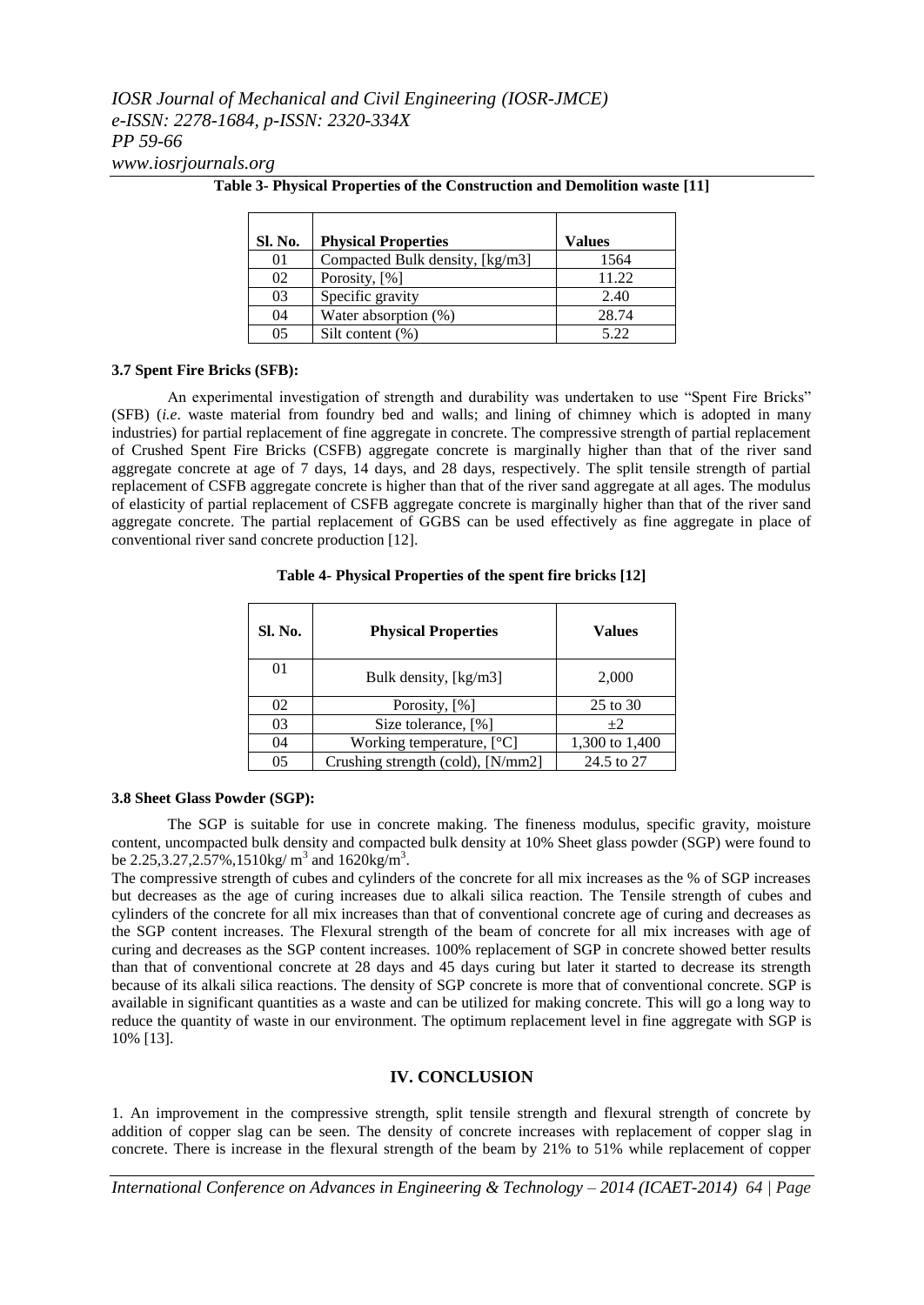*www.iosrjournals.org*

slag. By partial replacement of sand by copper slag, the strength increase is observed up to 40% replacement. Copper slag replacement at higher level leads to segregation and bleeding due to less water absorption capacity of copper slag. Author was also observed that the sand replaced copper slag beams showed an increase in energy absorption capacity.

2. It was also observed that the increase in compressive strength of cement mortar with the replacing the GGBS. This increase is not significant. But for 100% replacement the strength decreases a little bit compared to 100% natural sand. Author concluded that GGBS sand can be used as an alternative to natural sand from the point of view of strength and recommended to replace up to 75%.

3. It can be concluded that 30% of Washed Bottom Ash (WBA) can be replaced with sand in concrete is the optimum amount to get favorable strength, saving in environment and reducing the cost.

4. There is improvement in the compressive strength of the concrete by partial replacement of quarry dust with sand. Due to absorption of the water by the quarry dust, decreases the workability of concrete with increase in quarry dust quantity. The recommended percentage of the replacement of sand with the quarry dust is between 55% to 75% in case of compressive strength. The 100% replacement of sand can be achieved by addition of fly ash along with quarry dust. For mortar, stone powder is well suitable to choose it as an alternative of sand. The availability of the stone powder is depends on the locality and its price is mar vary. If the stone powder is available in the market, it can be used as an alternative to sand and it is observed that concrete made stone chip will have higher compressive strength compared with that of concrete made with brick chips. This may be due to inferior quality brick chip, poor workmanship, and improper proportions of mixing. Since brick chip is inexpensive and normally available, hence used for the low strength structures.

5. There is improvement in the compressive strength and flexural strength of the concrete by partial replacement of foundry sand with sand. It is observed that there is increase in compressive and flexural strength with increase in foundry sand replacing natural sand. The maximum compressive strength and flexural strength obtained at 50% replacement of natural fine aggregate with used foundry sand.

6. It is observed that increase in CWSB content in concrete, there is decrease in the density of concrete. Concrete containing up to 50% CWSB as fine aggregate compared suitably with normal concrete mix and hence 50% CWSB content is adopted as the optimum for design characteristic strength of 30N/mm<sup>2</sup> .

7. There is improvement in the compressive strength of the concrete by partial replacement of Crushed Spent Fire Bricks (CSFB) in concrete. The maximum strength is attained by 25% of CSFB replacement in concrete. There is no increase in strength observed with 30% and more of CSFB replacement in concrete. Test results shown that the compressive strength of partial replacement of CSFB aggregate concrete is a little bit higher than that of the river sand aggregate concrete at age of 7, 14 , and 28 days, respectively.

8. The sheet glass powder (SGP) is available in substantial quantity as a waste and it can be used for making concrete. This will help to reduce the quantity of waste in our environment. It is observed that the compressive strength of concrete for all mix increases as the percentage of SGP increases, but decreases with the age of curing increases because of alkali silica reaction. The Tensile strength of the concrete for all mix increases than that of conventional concrete of same age of curing and decreases with increase in SGP content. Similarly the Flexural strength of the beam of concrete for all mix increases with age of curing and decreases with increase in SGP content. SGP replacing by 100% showed improved results than that of conventional concrete at 28 days and 45 days but later it is observed decrease in strength due to alkali silica reactions. The density of SGP concrete is little bit higher that of conventional concrete. For the best results the optimum replacement level in fine aggregate with SGP is 10%.

This paper presented in view of alternatives available in place of natural sand in mortar and concrete. There are various materials available, which are recognized as waste product of industry or from Domestic. But from the above conclusion shows that many researchers have recognized these materials and spent their valuable time and shared their knowledge to make aware of these materials for the construction industry. They showed that no material in the world is waste, but one has to see it in different way to recognize, how best the waste can

*International Conference on Advances in Engineering & Technology – 2014 (ICAET-2014) 65 | Page*